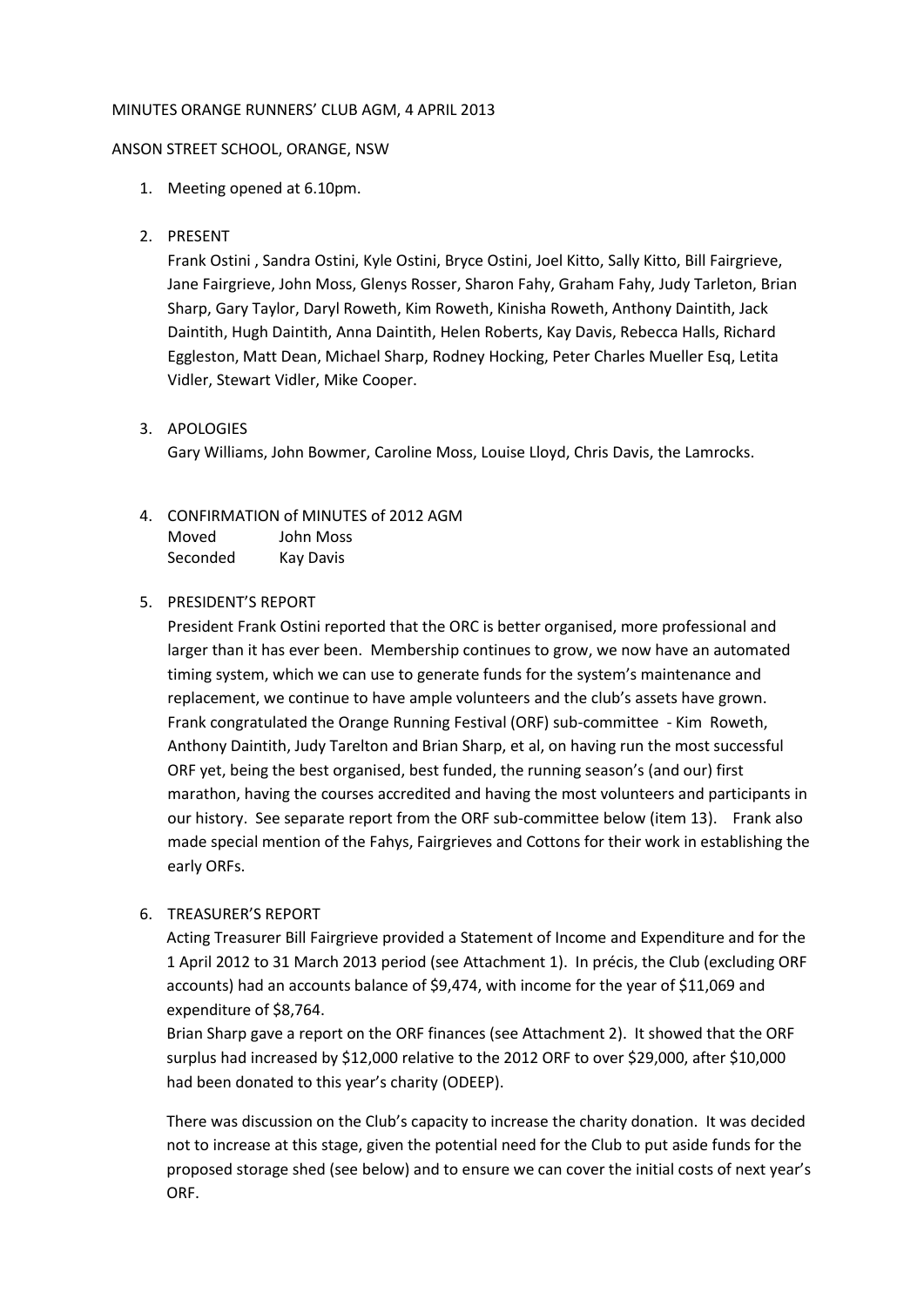# 6 TREASURER'S REPORT (cont.)

MOTION: Acceptance of Treasurer's Report Moved: Mike Cooper Seconded: Frank Ostini Carried.

# 7. STORAGE SHED

Frank led discussion on the storage shed proposed the be built onto the amenities block in Elephant Park, and thanked Graham Fahey for his extensive work developing the proposal. The shed is anticipated to cost up to \$25,000, without allowance for savings from potential Orange City Council contributions, considering the building will be owned by Council. Graham has prepared 4 options for sharing the work / costs with Council. There is also a council grant of \$5,000 for which we can apply, should we decide to pursue the shed.

MOTION: ORC members support continued negotiations with Orange City Council towards building a storage shed in Elephant Park and seeks surety of access to Elephant Park as a running venue.

Moved: Kim Roweth Seconded: Peter Mueller Esq. Carried.

MOTION: That Orange Runners Club members support the commitment of up to \$20,000 (\$5,000 from ORC and \$15,000 from ORF accounts) to the building of a storage shed in Elephant Park.

Moved: Richard Eggleston Seconded: Frank Ostini Carried.

8. ELECTIONS – ORC Committee 2013–2014 All positions for 2013-2014 declared vacant.

PRESIDENT Nominees: Frank Ostini Moved: Sally Kitto Seconded: Beck Hall Nomination accepted. Frank Ostini declared President

VICE PRESIDENT

Nominees: Jane Fairgrive Moved: Frank Ostini Seconded: Graham Fahy Nomination accepted. Jane Fairgrieve declared Vice President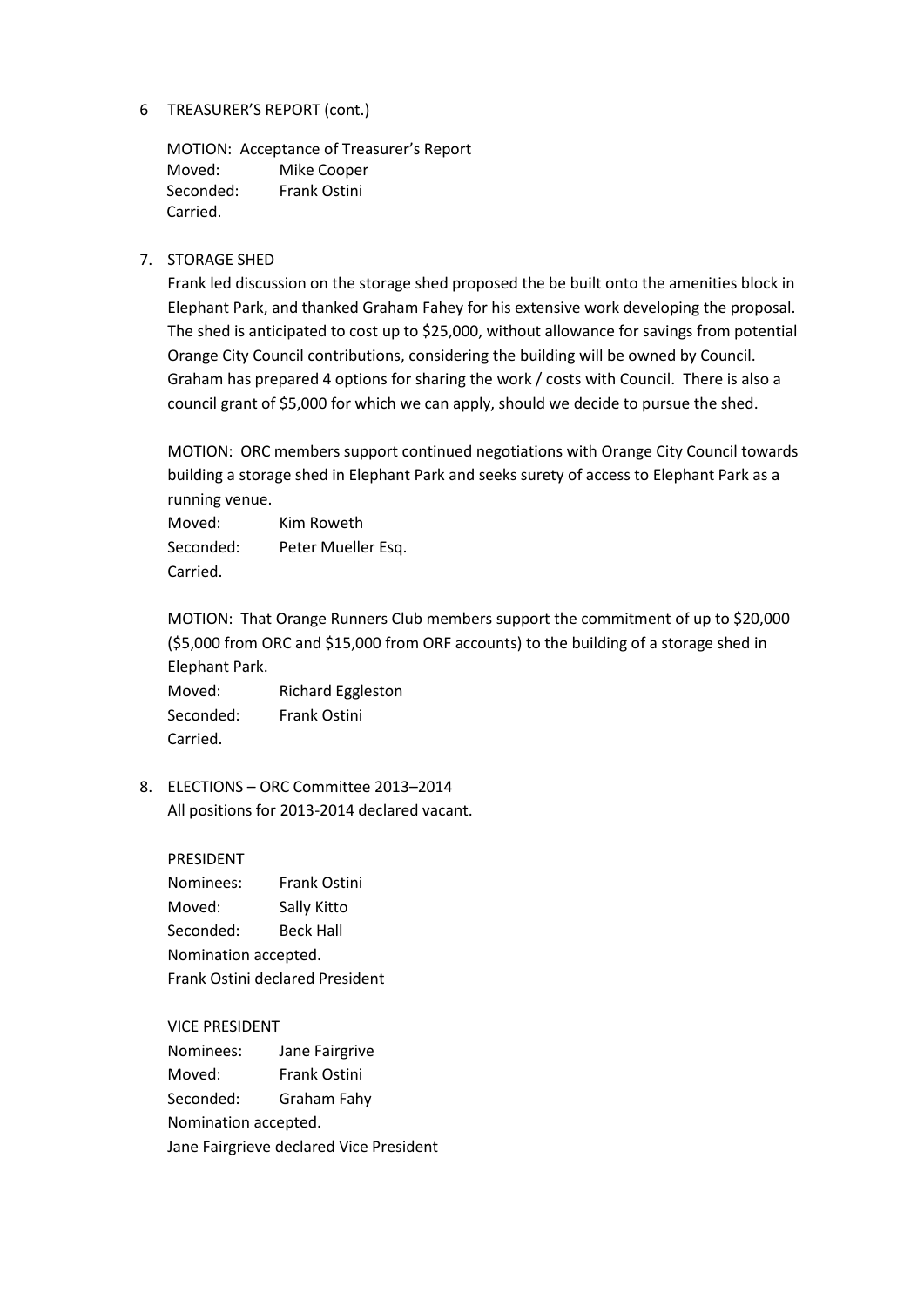### 8 ELECTIONS (cont)

TREASURER Nominees: Bill Fairgrieve Moved: Brian Sharp Seconded: Sharon fahy Nomination accepted. Bill Fairgrieve declared Treasurer

#### SECRETARY

Nominees: Mike Cooper Moved: Jane Fairgrieve Seconded: Graham fahy Nomination accepted. Mike Cooper declared Secretary

## 9. VOTE OF THANKS TO OUTGOING EXECUTIVE

Frank thanked Joel Kitto and Stewart Vidler for the dedication and assistance in the previous year.

## 10. OTHER CLUB ROLES

| Handicapper:               | Michael Sharp                                                                            |        |  |
|----------------------------|------------------------------------------------------------------------------------------|--------|--|
| <b>Publicity Officers:</b> | Matt Dean                                                                                | Autumn |  |
|                            | Daryl Roweth                                                                             | Winter |  |
|                            | Jack Daintith and Kinisha Roweth<br>Spring<br>Kinisha Roweth and Jack Daintith<br>Summer |        |  |
|                            |                                                                                          |        |  |
| Fund raising Co-ordinator: | <b>Richard Eggleston</b>                                                                 |        |  |
| <b>ORC Signs:</b>          | Rod Hocking                                                                              |        |  |
| <b>Running Program:</b>    | Sandra Ostini                                                                            |        |  |
| <b>ORF Committee:</b>      | Kim Roweth<br><b>Anthony Daintith</b>                                                    |        |  |
|                            |                                                                                          |        |  |
|                            | <b>Judy Tarleton</b>                                                                     |        |  |
|                            | <b>Brian Sharp</b>                                                                       |        |  |
| Uniform / Merchandise:     | <b>Cath Davis</b>                                                                        |        |  |
| Course Markers:            | <b>Gary Williams</b>                                                                     |        |  |
|                            | Peter Mueller Esq.                                                                       |        |  |
| Safety Officer:            | John Moss                                                                                |        |  |
| Social Media:              | <b>Brett Sammut</b>                                                                      |        |  |
| Internet:                  | Joel Kitto                                                                               |        |  |

### 11. ANNUAL MEMBERSHIP FEES

For 2014-15 will be \$70 for families, \$30 for individuals and \$15.00 for students.

## 12. REVIEW OF HEALTH AND SAFETY GUIDELINES

The Club's health and Safety guidelines were reviewed and endorsed (see Attachment 3). We need to ensure that the guidelines are included with membership forms.